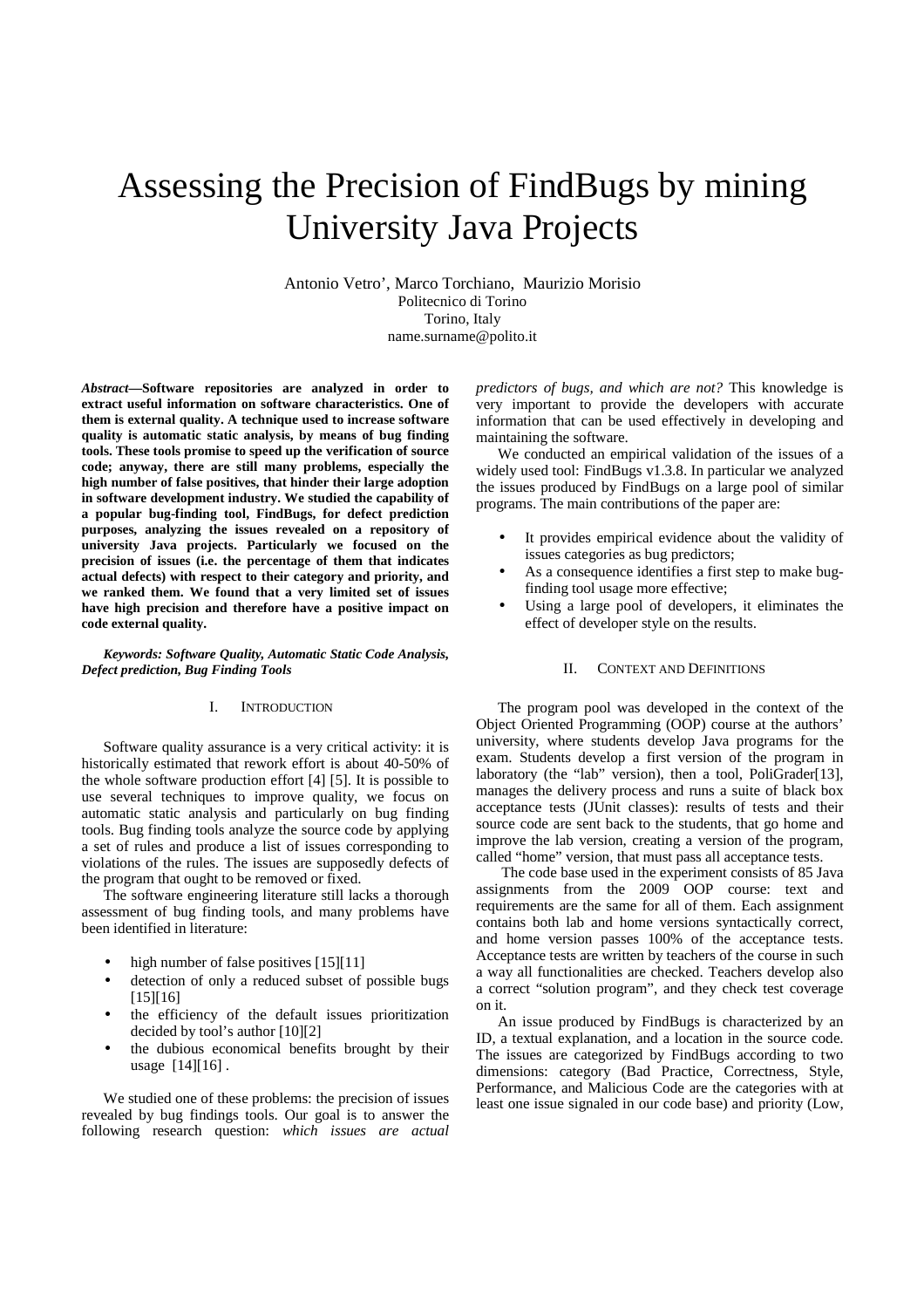Medium, High). Both classifications have been decided by the tool's authors and are based on their personal experience.

# III. EXPERIMENT DEFINITION

To address the research question we consider a main *dependent measure*: the precision of the issues that can be defined as the proportion of the signaled issues that correspond to actual defects.

The precision is a derived measure that can be computed on the basis of the following primitive measures: *NI*, the number of issues signaled by FindBugs and *NA*, the number of issues corresponding to actual defects. We do not compute recall (commonly coupled with precision), because it would require the knowledge of the complete set of defects. This can be computed only by hand: given the large number of projects to be checked this is a long and error prone process.

To determine *NA* we adopted the concepts of temporal and spatial coincidence, previously presented in literature in [6] [10] [7]. We have temporal coincidence when one or more issues disappear in the evolution from the lab to the home version, and in the same time one or more defects are fixed: probably those issues were related to the fixed defects. In this context defects fixed are revealed when a test that in lab version fails instead in home version succeeds.

The possibility that a disappearing issue was not related to the disappearing defect is the noise of this metric, that is filtered out by adding spatial coincidence: we observe spatial coincidence when an issue's location corresponds to lines in the source code that have been modified in the evolution from the lab to the home versions.

In practice the combination of temporal and spatial coincidence is interpreted as a change intended to remove the issue, that is linked to the defect.

The procedure followed to conduct the study is very simple: we ran the FindBugs tool on both versions of each assignment in the repository, then we collected the information about the change performed to evolve the lab version into the home version. The changes were identified using the DiffJ tool, which operates on two versions of a Java program and is able to compute for each pair of corresponding Java classes which lines changed.

Afterwards we computed precision of issues, first without considering categories and priorities, then analyzing results observing each issue group (combination of category and priority) separately.

In order to determine whether an issue group is a good or bad defect predictor, we established 2 precision thresholds and we performed statistical test against null hypotheses. Thresholds were established after observing the distribution of issues precision for each assignment (table 1), without distinction of categories and priorities.

TABLE I. PRECISION OF THE WHOLE SET OF ISSUES

| <br>Min | 1st $\Omega$<br>ີ | <b>Median</b> | Mean | →rd<br>$\sim$<br>ັ | Max | dev   |
|---------|-------------------|---------------|------|--------------------|-----|-------|
| u       | ບ                 | u             |      | ∪.∠J               | v.o | v.∠∠u |

The mean of precisions is quite low (0.15) and the variability is high. We decided to consider the issue group (group G in the following) as a defect predictor if it has a precision greater than 30%. Such a low value is justified by the exploratory nature of this work and it compensates for the large variability we expect to find in each group. Furthermore this value is far enough from the average precisions of the issues: in 50% of assignments precision is 0; in 75%  $(3<sup>rd</sup>$  quartile) of the assignments precision is at most 0.25, less than the threshold; finally, the 30% precision threshold is the double of the mean of precisions, that is a quite wide ratio.

In order to identify the issue groups that can be considered as defect predictors, we define the first null hypothesis:

# **HA0**: *the precision of the issues belonging to group G is not greater than 30%.*

The next step is to find false positives, the bad defects predictors. We consider as false positives the ones with precision <5%, a very low threshold. So we formulate the following parametric null hypothesis:

# **HB0**: *the precision of the issues belonging to group G is not lower than 5%.*

Read together, the two Hypotheses mean that a group of issues G is a good predictor (GP) if the precision of the issues that it contains is >30% and is a bad predictor (BP) (i.e. a generator of false positives) if the precision of the issues that it contains is <5%. The goal of the data analysis is to reject the above null hypothesis by means of statistical tests. For this purpose we selected the single-tailed proportion test [12]. Given a sample proportion and sample size, such a test computes the probability that the general population (from which the sample is extracted) has a proportion greater (or lower) than a reference proportion. To reject the null hypothesis we adopt the standard significance level at 5%, that is the probability of rejecting a null hypothesis when it is true (type I error) we consider acceptable.

#### IV. RESULTS

Overall FindBugs revealed a total of 508 issues in the 85 lab versions of the assignments, among them 94 were removed in changed lines (temporal and spatial coincidence). Table 2 shows the precision of the different issue groups, pvalues are shown below as in the previous table.

TABLE II. PRECISION:TEMPORAL + SPATIAL COINCIDENCE

|  |  |  | Bad Pr.   Corr.   Mal.C. | Perf. | <b>Style</b> |  |
|--|--|--|--------------------------|-------|--------------|--|
|--|--|--|--------------------------|-------|--------------|--|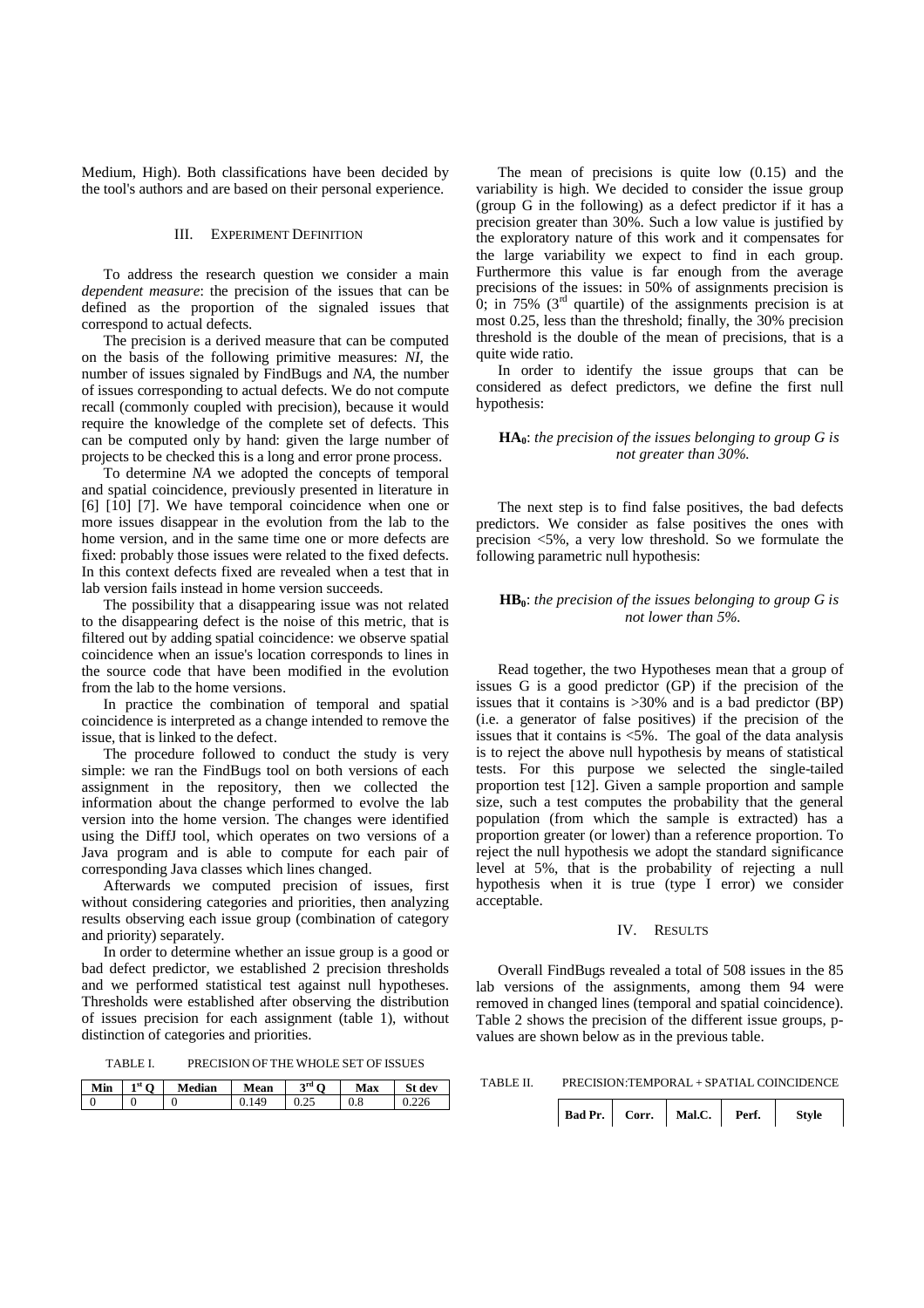| Low                            | 7%   | 33%    | <b>NA</b> | 0%        | 45%  |
|--------------------------------|------|--------|-----------|-----------|------|
| HA                             | 1    | 0.50   | <b>NA</b> | 0.91      | 0.21 |
| $\boldsymbol{H}\boldsymbol{B}$ | 0.71 | 0.82   | NA        | 0.50      | 1    |
| <b>Medium</b>                  | 1%   | 27%    | 27%       | 22%       | 38%  |
| HA                             | 1.00 | 0.63   | 0.50      | 0.98      | 0.35 |
| H B                            | 0.04 | 1      | 1         | 1         | 1    |
| <b>High</b>                    | 46%  | 63%    | <b>NA</b> | NA        | 60%  |
| HA                             | 0.05 | < 0.01 | <b>NA</b> | <b>NA</b> | 0.16 |
| HВ                             | 1    |        | NA        | NA        |      |

*HA*: It is possible to reject the null hypothesis only for categories Bad Practice and Correctness both at High priority: this is the set of true positives for spatial + temporal coincidence. All the other groups have non significant pvalues and exhibit low estimate precisions except for Style at High priority which has a relatively high precision, though not significant.

*HB*: Bad Practice and Performance at Low priority, and Bad Practice Medium priority, are the groups whose precision is lower then 5%: however, only Bad Practice at Medium priority has a significant p-value, and we can reject  $HB<sub>0</sub>$  for this group.

#### V. DISCUSSION

The results from the hypothesis testing presented above let us identify the sets of good and bad defect predictor issue groups.

On the basis of these results, we built a partial ordering of the issue groups dividing them into three sets: *good*, *bad* and *ambiguous*. We devised the ordering by putting in the set of good issues the issues marked as defect predictors, in the set of bad issues those issues marked as false positives, and in the set of ambiguous issues all the others that haven't been classified . The set of good predictor issues is GP={*Bad Practice High, Correctness High*}, the set of bad predictors is BP={*Bad Practice Medium*}, and the remaining issue groups are ambiguous. Counting the single issues belonging to those groups, they are just 8 out of 359 ( 2.23 % ).

The rationale of this ranking is a new prioritization of warnings based on groups, that takes into account the probability of signaling a defect. An important practical application of this finding is a filtering strategy that can avoid to developers the information overload constituted by a very large number of issues: in our datasets bad predictor issues are the 28.5 % of the total in lab version. Fixing issues with a low probability of being related to a defect is dangerous since we know from Adam's law [1] that the probability of introducing a new error during a fault correction is always different from zero.

## VI. THREATS TO VALIDITY

We can identify 2 threats: an external and a construct threat.

The external threat is: we have studied small student projects, hence the application of findings in industrial context is debatable.

Construct threats is concerning the identification of defects. In this study, no bug database was available: we made the assumption that all changes were done in order to fix a defect: actually, it is possible that some changes were not related to real defects, but to other motivations (cleaner code, more readable code, and so on). Nevertheless, we don't expect that this kind of noise could change results and ranking, because usually students correct the lab versions in a *quick and dirty* way, doing as few changes as possible, for two reasons: 1) the home version is the last version of the project, actually no maintenance has to be done subsequently; 2) students are discouraged in doing many changes, because the mark suggested by PoliGrader decreases with the quantity of changes made (see details in  $[13]$ .

#### VII. RELATED WORK

As already mentioned in section 3, temporal and spatial coincidence have been used by Boogerd and Moonen [6] and by Kim and Ernst [10]. Our research confirmed the findings of [6]: a reduced set of rule violations (even smaller in percentage, almost identical in absolute value) has impact on code quality. Difference with their findings is that our "bad issues" are less then their "bad violations". Further, our good issues set is composed exclusively by high priorities issues, and our bad issues set exclusively by medium priority: default prioritization of issues seems to be effective, in contrast with what is found in [10] (but not in University context).

Looking at other studies specifically related to FindBugs ([3], [9] and [8]), manual checks of issues brought to high percentages of true positives: overall percentages declared are always higher than 50 %.

On the other side, a study by Wagner et al. [14] demonstrated that FindBugs and PMD (another bug finding tool) were able to find only the 16% of defects in one project, and none in another one. Our study is the first differentiating assessment of issues precision by category and priority, without the effect of the developer style.

## VIII. CONCLUSIONS AND FURTHER WORK

The analysis of precisions demonstrated that only 2 out of 15 groups of issues can be considered as reliable predictors of actual defects, and one group of issues has a precision that is practically negligible. These findings may have a practical impact in filtering issue notifications for developers to reduce information overload. Future work will